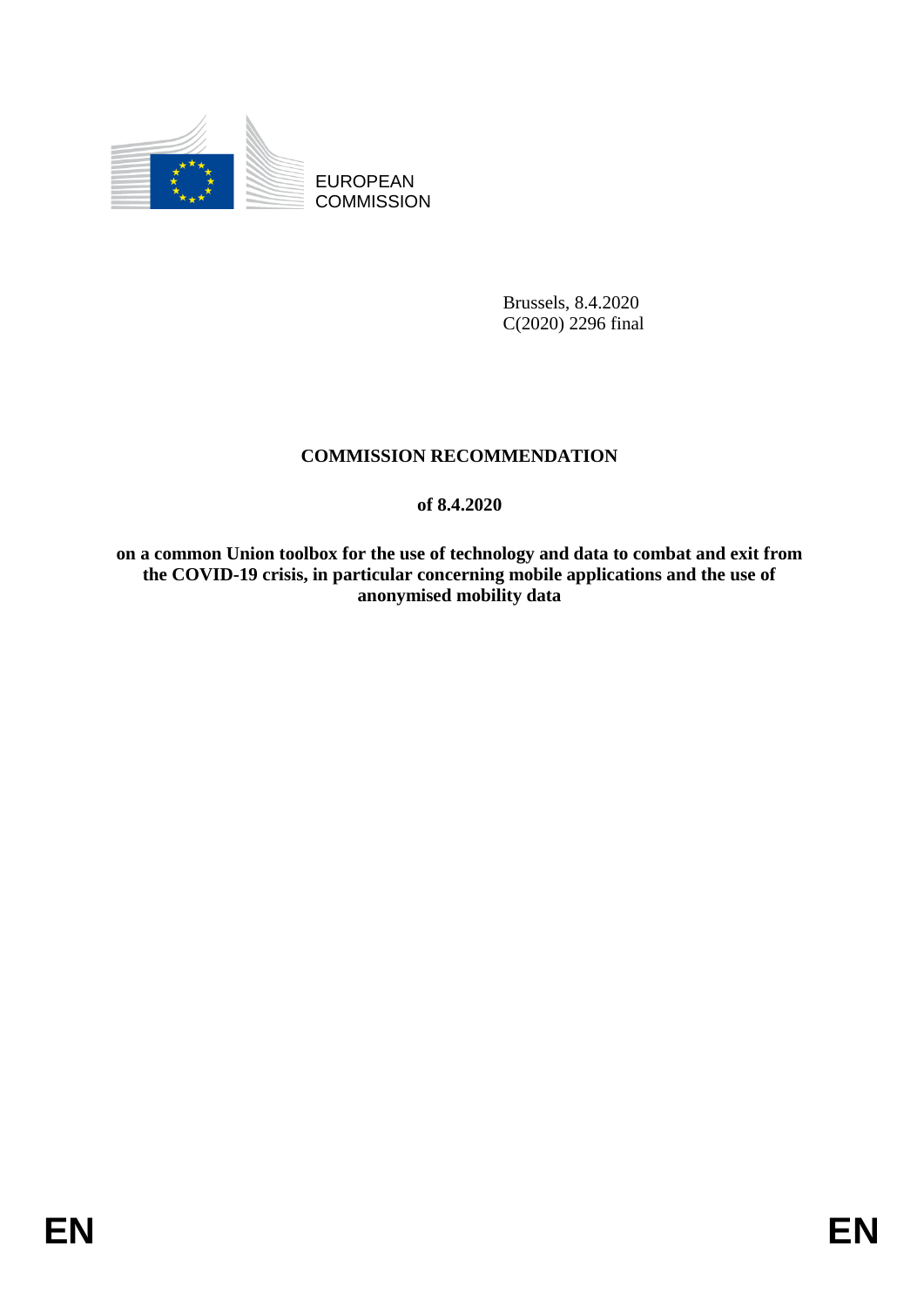#### **COMMISSION RECOMMENDATION**

#### **of 8.4.2020**

#### **on a common Union toolbox for the use of technology and data to combat and exit from the COVID-19 crisis, in particular concerning mobile applications and the use of anonymised mobility data**

#### THE EUROPEAN COMMISSION,

Having regard to the Treaty on the Functioning of the European Union, and in particular Article 292 thereof,

Whereas:

- (1) The public health crisis caused by the current COVID-19 pandemic (hereinafter, 'COVID-19 crisis') is compelling the Union and the Member States to face an unprecedented challenge to its health care systems, way of life, economic stability and values. No single Member State can succeed alone in combating the COVID-19 crisis. An exceptional crisis of such magnitude requires determined action of all Member States and EU institutions and bodies working together in a genuine spirit of solidarity.
- (2) Digital technologies and data have a valuable role to play in combating the COVID-19 crisis, given that many people in Europe are connected to the internet via mobile devices. Those technologies and data can offer an important tool for informing the public and helping relevant public authorities in their efforts to contain the spread of the virus or allowing healthcare organisations to exchange health data. However, a fragmented and uncoordinated approach risks hampering the effectiveness of measures aimed at combating the COVID-19 crisis, whilst also causing serious harm to the single market and to fundamental rights and freedoms.
- (3) It is therefore necessary to develop a common approach to the use of digital technologies and data in response to the current crisis. That approach should be effective in supporting competent national authorities, in particular health authorities and policy makers, by providing them with sufficient and accurate data to understand the evolution and spread of the COVID-19 virus as well as its effects. Similarly, these technologies may empower citizens to take effective and more targeted social distancing measures. At the same time, the proposed approach aims to uphold the integrity of the single market and protect fundamental rights and freedoms, particularly the rights to privacy and protection of personal data.
- (4) Mobile applications can support health authorities at national and EU level in monitoring and containing the ongoing COVID-19 pandemic. They can provide guidance to citizens and facilitate the organisation of the medical follow-up of patients. Warning and tracing applications can play an important role in contact tracing, limiting the propagation of disease and interrupting transmission chains. Therefore, in combination with appropriate testing strategies and contact tracing, the applications can be particularly relevant in providing information on the level of virus circulation, in assessing the effectiveness of physical distancing and confinement measures, and in informing de-escalation strategies.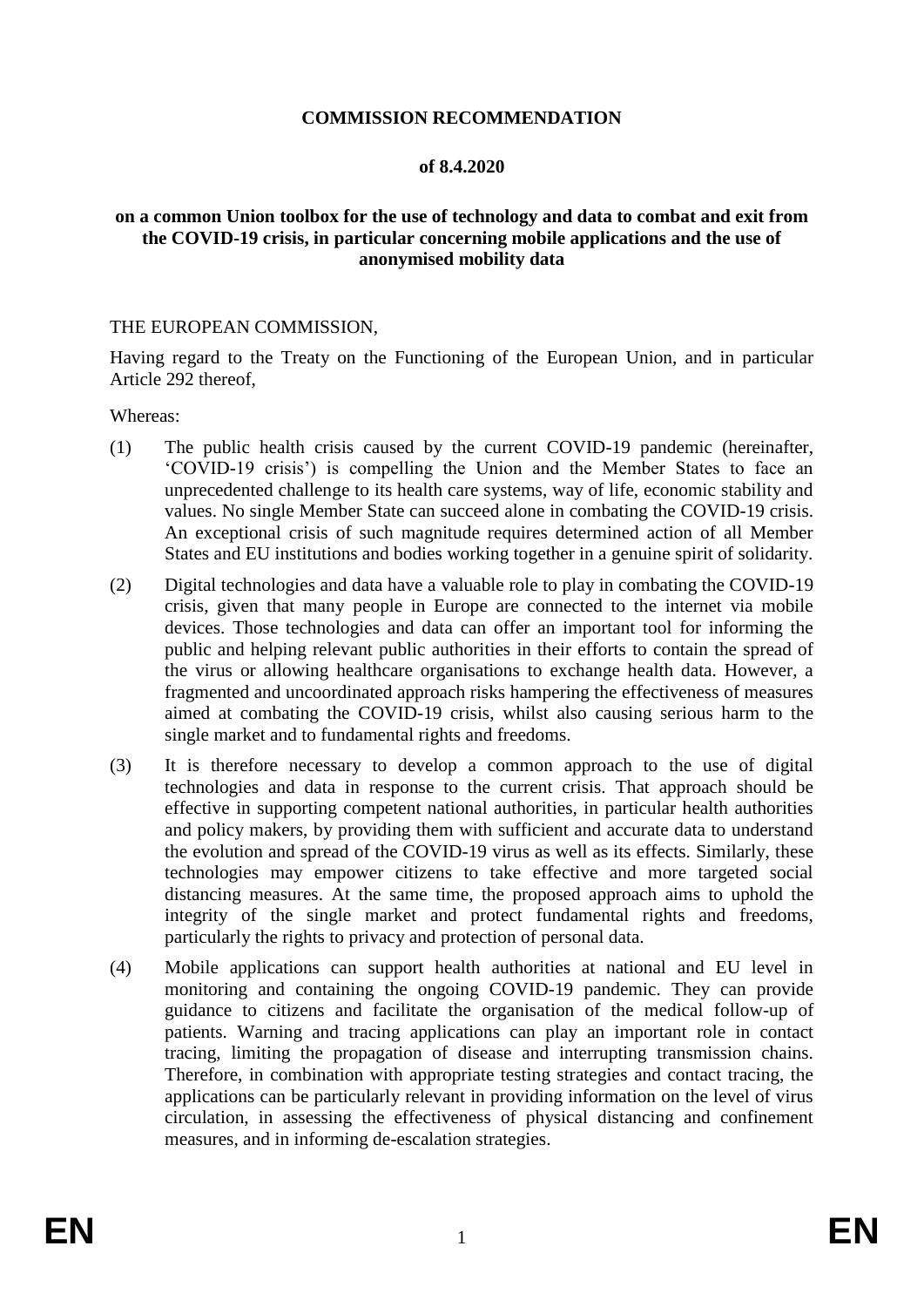- (5) Decision No  $1082/2013/EU$  of the European Parliament and the Council<sup>1</sup> lays down specific rules on epidemiological surveillance, monitoring, early warning of, and combating serious cross-border threats to health. Article 2(5) of the Decision requires the Commission, in liaison with the Member States, to ensure coordination and information exchange between the mechanisms and structures established under that Decision and similar mechanisms and structures established at Union level or under the Euratom Treaty whose activities are relevant for preparedness and response planning, monitoring, early warning of, and combating serious cross-border threats to health. The forum for coordination of efforts in the context of serious cross-border threats to health is the Health Security Committee, set up by the Article 17 of the aforementioned Decision. At the same time, Article 6(1) of the Decision sets up a network for the epidemiological surveillance of communicable diseases, operated and coordinated by the European Centre for Disease Control.
- (6) Directive 2011/24/EU of the European Parliament and of the Council<sup>2</sup> on the application of patients' rights in cross-border healthcare requires the eHealth Network to work towards delivering sustainable economic and social benefits of European eHealth systems and services and interoperable applications, with a view to achieving a high level of trust and security, enhancing continuity of care and ensuring access to safe and high-quality healthcare.
- (7) Regulation (EU) 2016/679 of the European Parliament and of the Council<sup>3</sup> on the protection of natural persons with regard to the processing of personal data and on the free movement of such data lays down the conditions for processing personal data, including data concerning health. Such data may be processed *inter alia* when a data subject gives her explicit consent or when processing is in the public interest as specified in Member State or Union law, in particular for monitoring and alert purposes, the prevention or control of communicable diseases and other serious threats to health.
- (8) Several Member States have introduced specific legislation that allow them to process health data, based on public interest (Article  $6(1)(c)$  or (e) and Article  $9(2)(i)$  of Regulation (EU) 2016/679). In any case, the purposes and means of the data processing, what data are to be processed and by whom, should be clear and specific.
- (9) The Commission may consult the European Data Protection Supervisor and the European Data Protection Board, in accordance with Article 42 of Regulation (EU)  $2018/1725$  of the European Parliament and of the Council<sup>4</sup> and Article 70 of Regulation 2016/679.

<sup>&</sup>lt;u>.</u> <sup>1</sup> Decision No 1082/2013/EU of the European Parliament and of the Council of 22 October 2013 on serious cross-border threats to health and repealing Decision No 2119/98/EC, OJ L 293, 5.11.2013, p.  $1-15.$ 

<sup>&</sup>lt;sup>2</sup> Directive 2011/24/EU of the European Parliament and of the Council of 9 March 2011 on the application of patients' rights in cross-border healthcare, OJ L 88, 4.4.2011, p. 45–65.

<sup>&</sup>lt;sup>3</sup> Regulation (EU) 2016/679 of the European Parliament and of the Council of 27 April 2016 on the protection of natural persons with regard to the processing of personal data and on the free movement of such data, and repealing Directive 95/46/EC (General Data Protection Regulation), OJ L 119, 4.5.2016, p. 1–88.

<sup>&</sup>lt;sup>4</sup> Regulation (EU) 2018/1725 of the European Parliament and of the Council of 23 October 2018 on the protection of natural persons with regard to the processing of personal data by the Union institutions, bodies, offices and agencies and on the free movement of such data, and repealing Regulation (EC) No 45/2001 and Decision No 1247/2002/EC, *OJ L 295, 21.11.2018, p. 39–98.*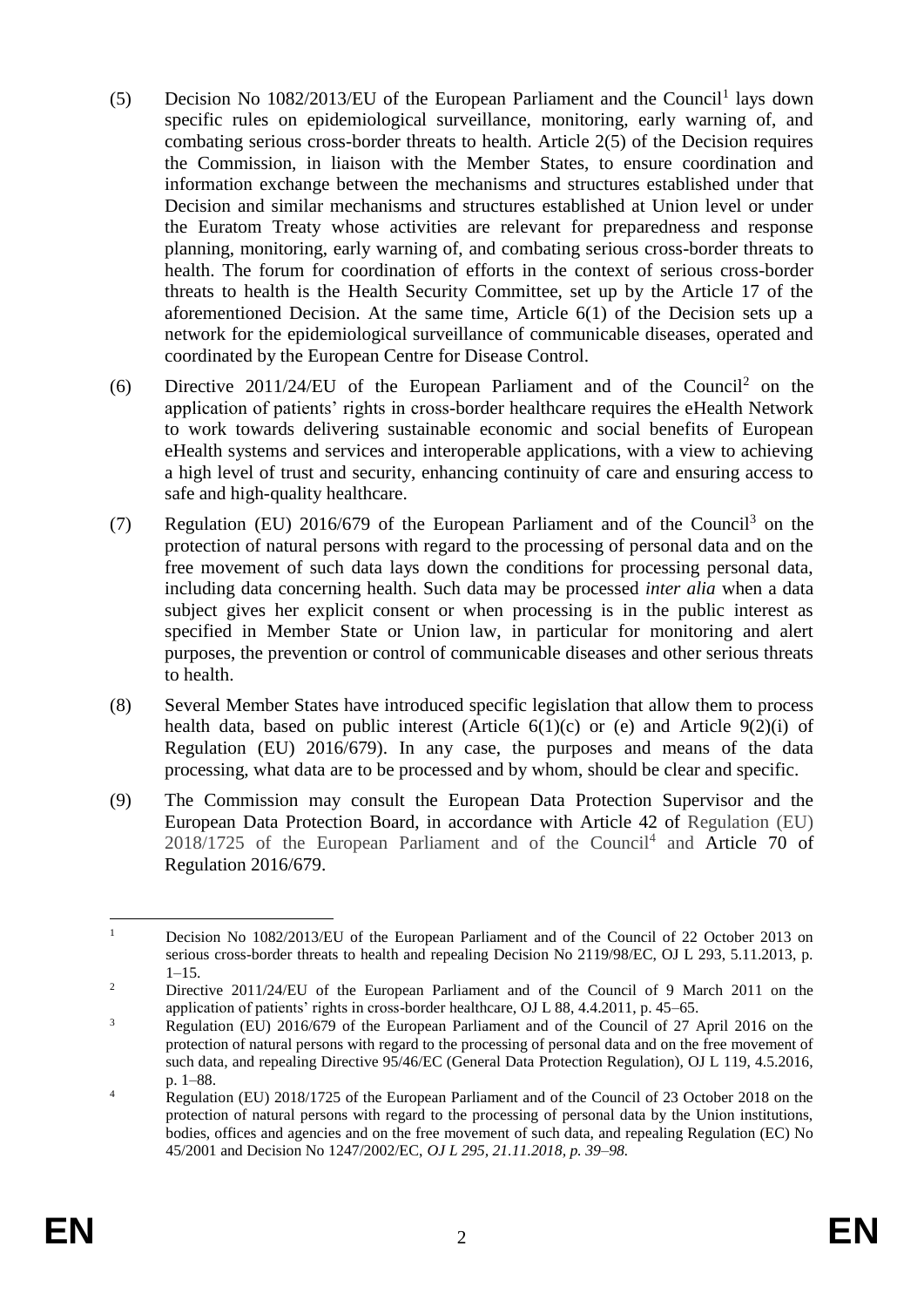- (10) Directive  $2002/58/EC$  of the European Parliament and of the Council<sup>5</sup> lays down the rules applicable to traffic and location data, and to the storing of information and the gaining of access to information stored in the terminal equipment, such as a mobile device, of a user or subscriber. Pursuant to Article 5(3) of the Directive, such storage or gaining of access is only permitted in narrowly defined circumstances or on the basis of consent of the user or subscriber, after having been provided with clear and comprehensive information, in accordance with the requirements of Regulation 2016/679. In addition, Article 15(1) of the Directive allows Member States to adopt legislative measures to restrict the scope of certain rights and obligations established by the Directive, including those set out in Article 5, when such restriction constitutes a necessary, appropriate and proportionate measure within a democratic society to achieve certain objectives.
- (11) The European Commission announced in its Communication, 'A European strategy for data<sup>'6</sup> that the EU would create a single market in which data can flow within the EU and across sectors, for the benefit of all, where European rules, in particular privacy and data protection, as well as competition law, are fully respected and where rules for access and use of data are fair, practical and clear. In particular, the Commission stated it would consider the need for legislative action to foster businessto-government data sharing for the public interest.
- (12) Since the beginning of the COVID-19 crisis, a variety of mobile applications have been developed, some of them by public authorities, and there have been calls from Member States and the private sector for coordination at Union level, including to address cybersecurity, security and privacy concerns. These applications tend to serve three general functions: (i) informing and advising citizens and facilitating the organisation of medical follow-up of persons with symptoms, often combined with a self-diagnosis questionnaire; (ii) warning people who have been in proximity to an infected person in order to interrupt infection chains and preventing resurgence of infections in the reopening phase; and (iii) monitoring and enforcement of quarantine of infected persons, possibly combined with features assessing their health condition during the quarantine period. Certain applications are available to the general public, while others only to closed user groups directed at tracing contacts in the workplace. The effectiveness of these applications has generally not been evaluated. Information and symptom-checker apps may be useful to raise awareness of citizens. However, expert opinion suggests that applications aiming to inform and warn users seem to be the most promising to prevent the propagation of the virus, taking into account also their more limited impact on privacy, and several Member States are currently exploring their use.

 $\overline{\mathbf{S}}$ <sup>5</sup> Directive 2002/58/EC of the European Parliament and of the Council of 12 July 2002 concerning the processing of personal data and the protection of privacy in the electronic communications sector (Directive on privacy and electronic communications), OJ L 201, 31.7.2002, p. 37–47, as amended by Directive 2009/136/EC of the European Parliament and of the Council of 25 November 2009 amending Directive 2002/22/EC on universal service and users' rights relating to electronic communications networks and services, Directive 2002/58/EC concerning the processing of personal data and the protection of privacy in the electronic communications sector and Regulation (EC) No 2006/2004 on cooperation between national authorities responsible for the enforcement of consumer protection laws., OJ L 337, 18.12.2009, p.11-36.

<sup>6</sup> Communication from the Commission to the European Parliament, the Council, the European Economic and Social Committee and the Committee of the Regions, A European strategy for data, COM/2020/66 final.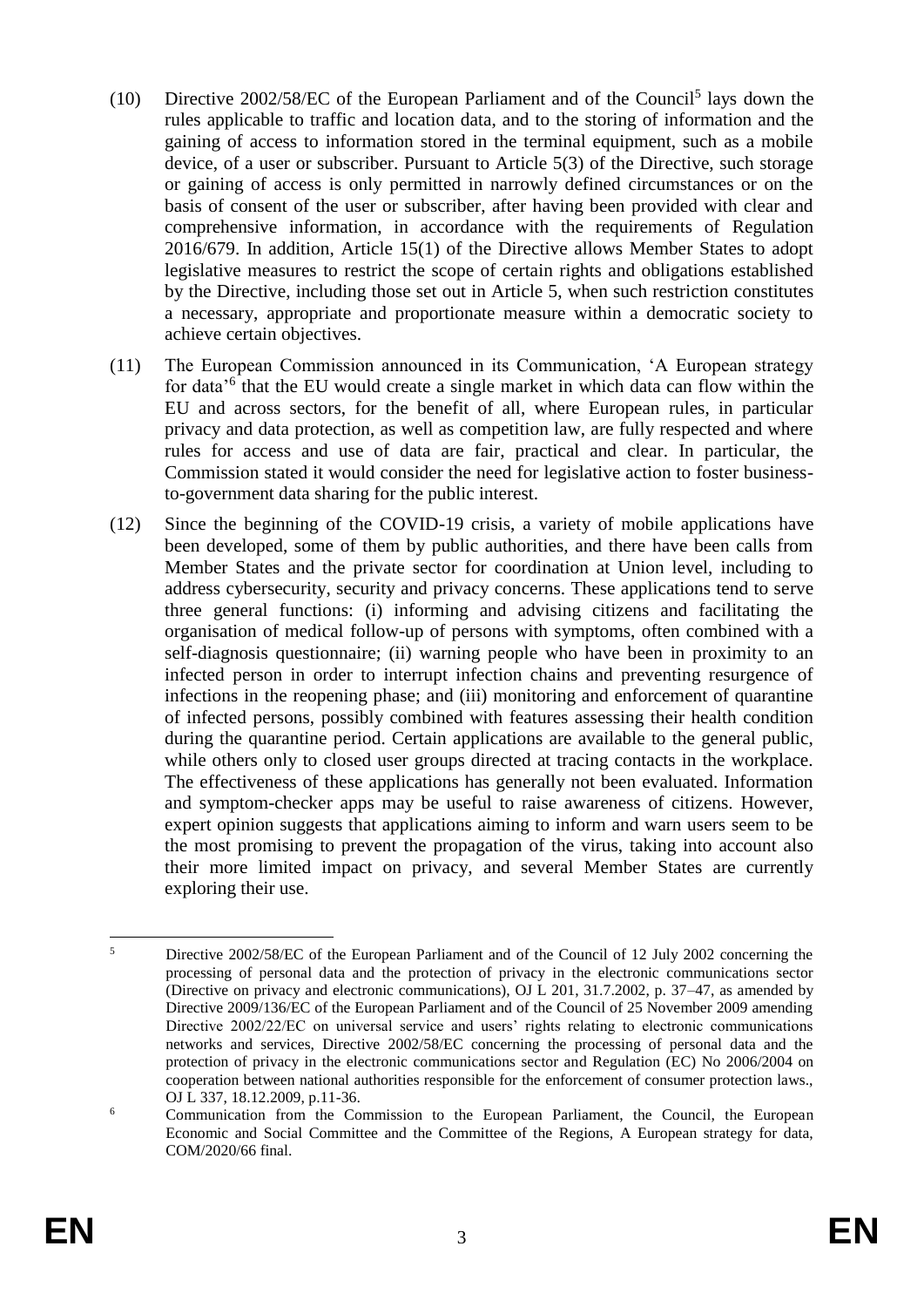- (13) Some of those mobile applications could be deemed medical devices where they are intended by the manufacturer to be used *inter alia* for diagnosis, prevention, monitoring, prediction, prognosis, treatment or alleviation of disease and would therefore fall within scope of under Regulation (EU) 2017/745 of the European Parliament and of the Council<sup>7</sup>, or Council Directive  $93/42/EEC<sup>8</sup>$ . For self-diagnosis and symptom-checker applications, where they provide information related to diagnosis, prevention, monitoring, prediction or prognosis, their potential qualification as medical devices according to the medical devices regulatory framework (Directive 93/42/EEC or Regulation (EU) 2017/745) should be assessed.
- (14) The effectiveness of these mobile applications depends on a number of factors. Such factors include user penetration, that is, the percentage of the population using a mobile device and, of those, the percentage, who have downloaded the application and consented to the processing of personal data concerning them and not withdrawn that consent. Other important factors are public trust that the data will be protected by appropriate security measures, used exclusively to alert individuals who may have been exposed to the virus, public health authorities' endorsement, ability of the health authorities to take action based on the data generated by the application, integration and data sharing with other systems and applications, cross-border and cross-regional interoperability with other systems.
- (15) Warning and tracing applications are useful for Member States for contact tracing purposes and can play an important role in containment during de-escalation scenarios. They can also be a valuable tool for citizens to practise effective and better targeted social distancing. Their impact can be boosted by a strategy supporting wider testing. Contact tracing implies that public health authorities rapidly identify all contacts of a confirmed COVID-19 patient, ask them to self-isolate, and rapidly test and isolate them if they develop symptoms. In addition, anonymised and aggregated data derived from such applications, combined with information on disease incidence, could be used to assess the effectiveness of community and physical distancing measures. While these applications are of evident usefulness for Member States, they also potentially add value to the work of the ECDC.
- (16) Self-diagnoses and symptom checker applications could provide relevant information on the number of cases with COVID-19 compatible symptoms, by age and week, from well-defined areas where there is a high coverage of the application. If successful, national public health authorities can decide to use application data for COVID-19 syndromic primary care surveillance. These data could be provided to the ECDC weekly, in aggregated format (e.g. number of influenza-like illness (ILI) or acute respiratory infection (ARI) per week, by age group, out of the total population covered by the sentinel doctors). This would allow national authorities and the ECDC to estimate the positive predictive value of respiratory symptoms in a given community, thus providing information on the level of virus circulation based on the data from the application.

<sup>1</sup> <sup>7</sup> Regulation (EU) 2017/745 of the European Parliament and of the Council of 5 April 2017 on medical devices, amending Directive 2001/83/EC, Regulation (EC) No 178/2002 and Regulation (EC) No 1223/2009 and repealing Council Directives 90/385/EEC and 93/42/EEC, OJ L 117, 5.5.2017, p. 1– 175.

<sup>8</sup> Council Directive 93/42/EEC of 14 June 1993 concerning medical devices, OJ L 169, 12.7.1993, p. 1– 43.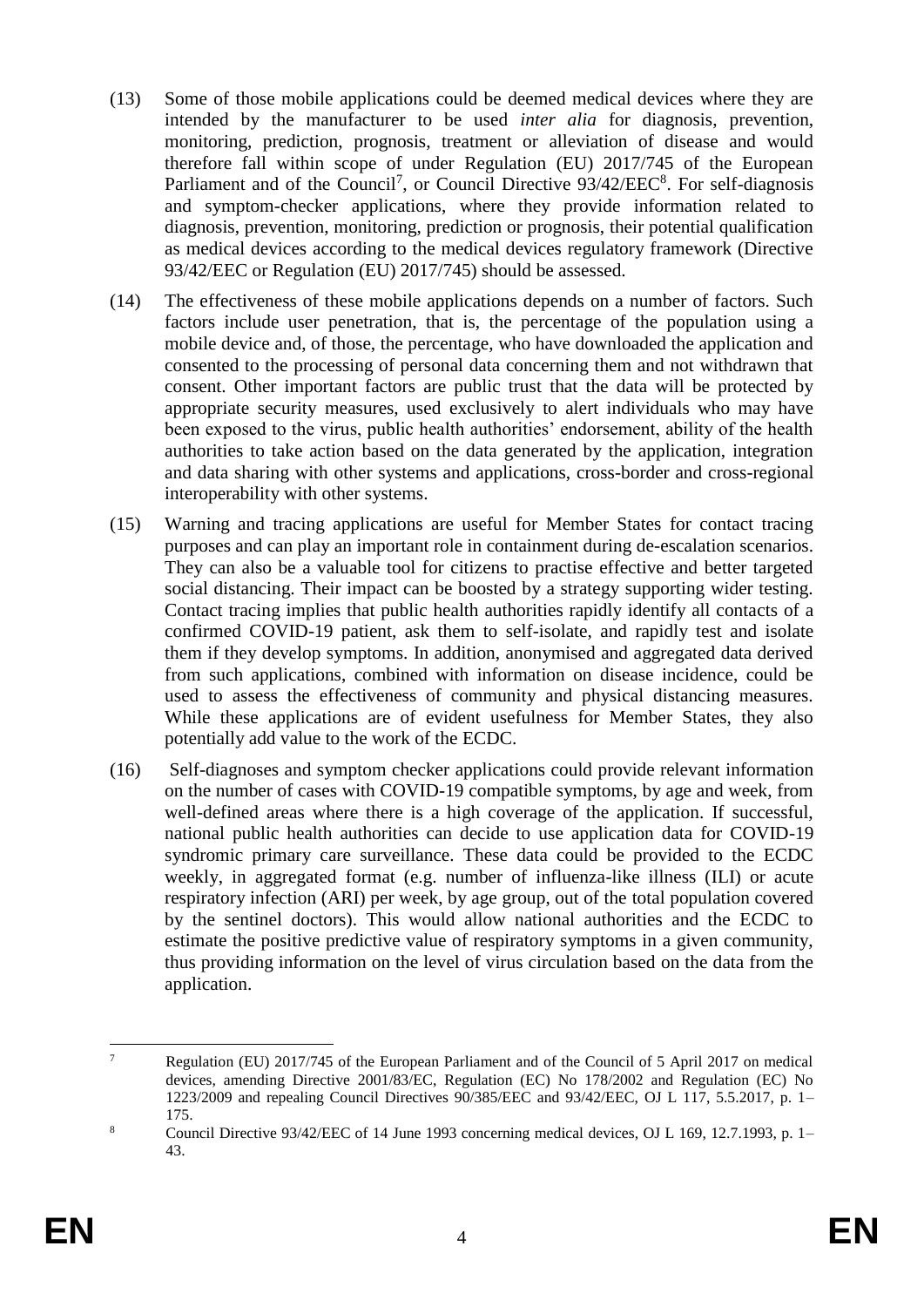- (17) Given the functions of smartphone applications as described above, their use is capable of affecting the exercise of certain fundamental rights such as *inter alia* the right to respect for private and family life. As any interference with those rights should be in accordance with the law, Member States' laws which would set out or permit limitations to the exercise of certain fundamental rights should be in line with the general principles of Union law as stated in Article 6 of the Treaty on the European Union, their constitutional traditions and their obligations under international law.
- (18) For the acceptance of different types of applications (and underlying infection transmission chains information systems) and for ensuring that they fulfil the stated purpose of epidemiological surveillance, the underlying policies, requirements and controls must be aligned and implemented in a coordinated way by the responsible national health authorities. The experience of several Member States that started introducing contact tracing applications shows that, in order to increase the acceptance, an integrated governance is useful to prepare and implement the measures, involving not only health, but also other authorities (including data protection authorities), as well as the private sector, experts, academics and stakeholders such as patients groups. A wide communication concerning the application is also essential for its take-up and success.
- (19) In order to detect proximity encounters between users of different contact tracing applications (a scenario most likely to happen among people moving across national/regional borders), interoperability between applications should be envisaged. National health authorities supervising infection transmission chains should be able to exchange interoperable information about users that have tested positive with other Member States or regions in order to address cross-border transmission chains.
- (20) Certain companies including telecommunications providers and major technology platforms have published or made available to public authorities anonymised and aggregated location data. Such data is necessary for research to combat the virus, modelling to understand how the virus will spread and modelling of the economic effects of the crisis. In particular, the data will help to understand and model the spatial dynamics of the epidemic and to assess the impact of social distancing measures (travel limitations, non-essential activities closures, total lock-down etc.) on mobility. This is essential firstly to contain the effects of the virus and assess the needs notably in terms of Personal Protective Equipment and Intensive Care Units and, second, to support the exit strategy with data-driven models that indicate the potential effects of the relaxation of the social distancing measures.
- (21) The current crisis has shown that public health authorities and research institutions would benefit from further access to essential information to analyse the evolution of the virus and to assess the effectiveness of public health measures.
- (22) Certain Member States have taken measures to simplify access to necessary data. However, the EU's common efforts combating the virus are hampered by the current fragmentation of approaches.
- (23) A common Union approach to the COVID-19 crisis has also become necessary since measures taken in certain countries, such as the geolocation-based tracking of individuals, the use of technology to rate an individual's level of health risk and the centralisation of sensitive data, raise questions from the viewpoint of several fundamental rights and freedoms guaranteed in the EU legal order, including the right to privacy and the right to the protection of personal data. In any event, pursuant to the Charter of Fundamental Rights of the Union, restrictions on the exercise of the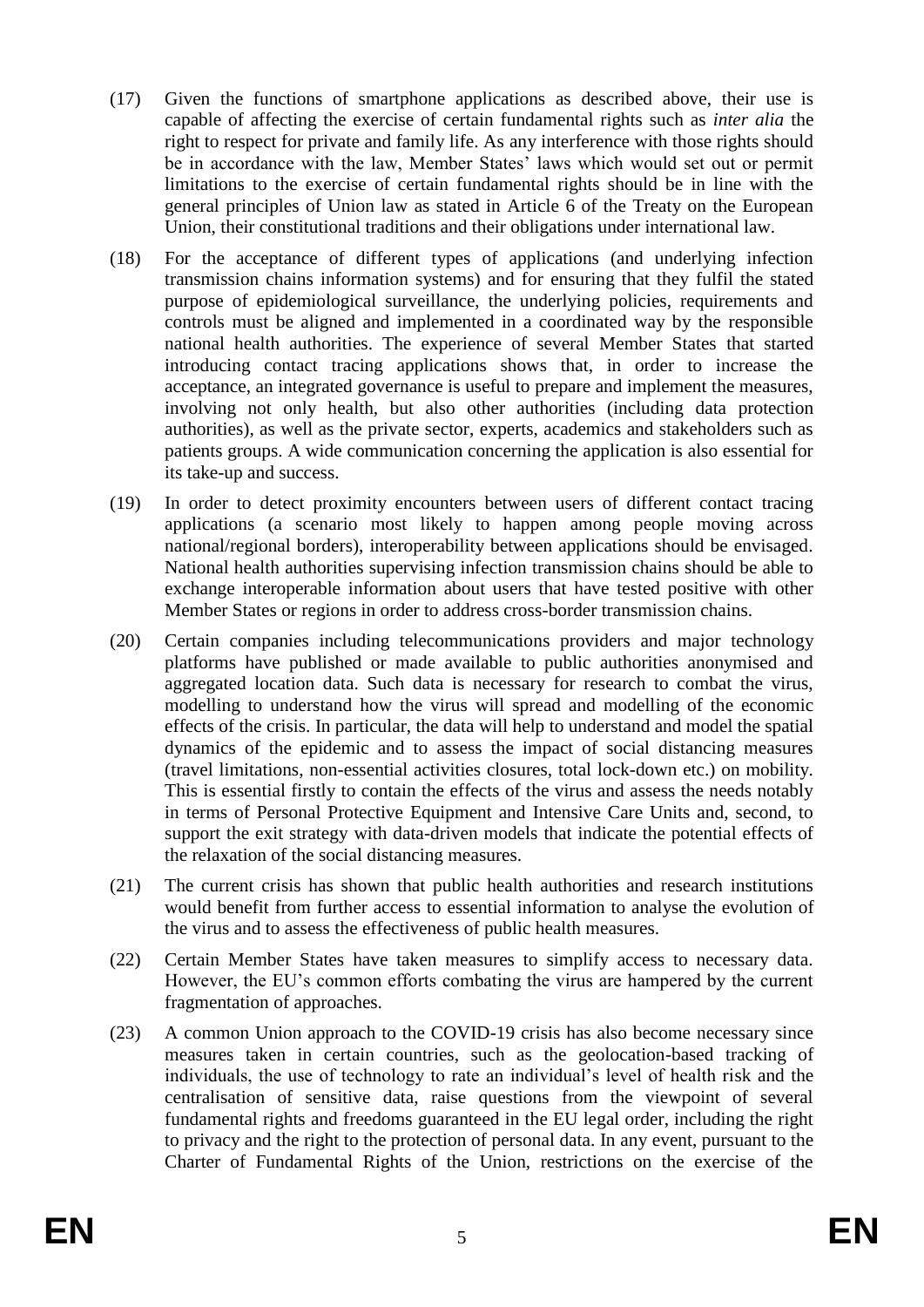fundamental rights and freedoms laid down therein must be justified and proportionate. Any such restrictions should, in particular, be temporary, in that they remain strictly limited to what is necessary to combat the crisis and do not continue to exist, without an adequate justification, after the crisis has passed.

- (24) Furthermore, the World Health Organisation and other bodies have warned of the risk that applications and inaccurate data could result in stigmatisation of persons who share certain characteristics because of a perceived link with the disease.
- (25) In accordance with the principle of data minimization, public health authorities and research institutions should process personal data only where adequate, relevant and limited to what is necessary, and should apply appropriate safeguards such as pseudonymisation, aggregation, encryption and decentralization.
- (26) Effective cybersecurity and data security measures are essential to protect the availability, authenticity integrity and confidentiality of data.
- (27) Consultation with data protection authorities, in accordance with the requirements set out in Union law on the protection of personal data, is essential to ensure that personal data is processed lawfully and that the rights of the individuals concerned are respected.
- (28) Article 14 of Directive  $2011/24/EU<sup>9</sup>$  assigned the Union to support and facilitate cooperation and the exchange of information among Member States working within a voluntary network connecting national authorities responsible for eHealth designated by the Member States ('the eHealth Network'). Its objectives include working towards delivering sustainable economic and social benefits of European eHealth systems and services and interoperable applications, with a view to achieving a high level of trust and security, enhancing continuity of care and ensuring access to safe and high-quality healthcare. Commission Implementing Decision 2019/1765<sup>10</sup>, lays down the rules for the establishment, management and transparent functioning of the eHealth Network. Because of its composition and area of expertise, the eHealth Network should be the main forum for discussions on the data needs of the public health authorities and research institutions, whilst also involving officials from national regulatory authorities for electronic communications, ministries in charge of digital matters and data protection authorities.
- (29) The eHealth Network and the Commission should also closely co-operate with other bodies and networks that can provide the input necessary to give effect to this Recommendation, including the Health Security Committee, the network for the epidemiological surveillance of the communicable diseases, the ECDC, the European Data Protection Board, the Body of European Regulators for Electronic Communications and the Network Information Systems Cooperation Group.
- (30) Transparency and clear and regular communication, and allowing for the input of persons and communities most affected, will be paramount to ensuring public trust when combating the COVID-19 crisis.

1

<sup>9</sup> Directive 2011/24/EU of the European Parliament and of the Council of 9 March 2011 on the application of patients' rights in cross-border healthcare, [OJ L 88, 4.4.2011, p. 45.](https://eur-lex.europa.eu/legal-content/EN/AUTO/?uri=OJ:L:2011:088:TOC)

<sup>&</sup>lt;sup>10</sup> Commission Implementing Decision 2019/1765 of 22 October 2019 providing the rules for the establishment, the management and the functioning of the network of national authorities responsible for eHealth, and repealing Implementing Decision 2011/890/EU (notified under document C(2019) 7460), OJ L 270, 24.10.2019, p. 83–93.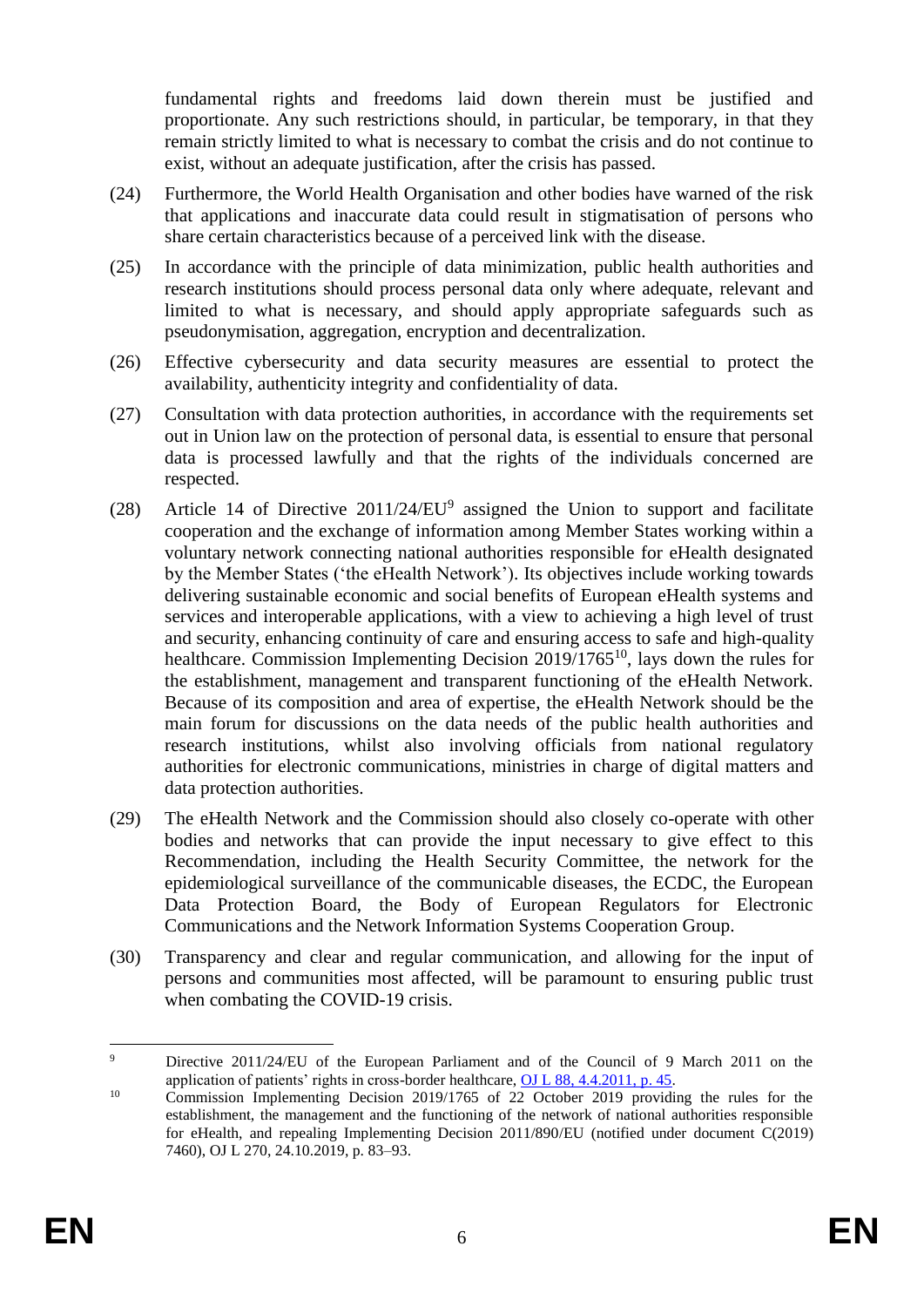- (31) Considering the rapid evolution of the situation in the various Member States in respect of the COVID-19 crisis, it is essential that Member States report and the Commission reviews the approach embodied in this Recommendation, quickly and regularly for as long as the crisis persists.
- (32) This Recommendation should, where necessary, be complemented by additional guidance by the Commission, including on the data protection and privacy implications of the use of warn and prevent mobile applications.

HAS ADOPTED THIS RECOMMENDATION:

#### **PURPOSE OF THIS RECOMMENDATION**

- (1) This recommendation sets up a process for developing a common approach, referred to as a Toolbox, to use digital means to address the crisis. The Toolbox will consist of practical measures for making effective use of technologies and data, with a focus on two areas in particular:
	- (1) A pan-European approach for the use of mobile applications, coordinated at Union level, for empowering citizens to take effective and more targeted social distancing measures, and for warning, preventing and contact tracing to help limit the propagation of the COVID-19 disease. This will involve a methodology monitoring and sharing assessments of effectiveness of these applications, their interoperability and cross-border implications, and their respect for security, privacy and data protection; and
	- (2) A common scheme for using anonymized and aggregated data on mobility of populations in order (i) to model and predict the evolution of the disease, (ii) to monitor the effectiveness of decision-making by Member States' authorities on measures such as social distancing and confinement, and (iii) to inform a coordinated strategy for exiting from the COVID-19 crisis.
- (2) Member States should take these actions as a matter of urgency and in close coordination with other Member States, the Commission and other relevant stakeholders, and without prejudice to the competences of the Member States in the domain of public health. They should ensure that all actions are taken in accordance with Union law, in particular law on medical devices and the right to privacy and the protection of personal data along with other rights and freedoms enshrined in the Charter of Fundamental Rights of the Union. The Toolbox will be complemented by Commission guidance, including guidance on the data protection and privacy implications of the use of mobile warning and prevention applications.

## **DEFINITIONS**

(3) For the purposes of this Recommendation: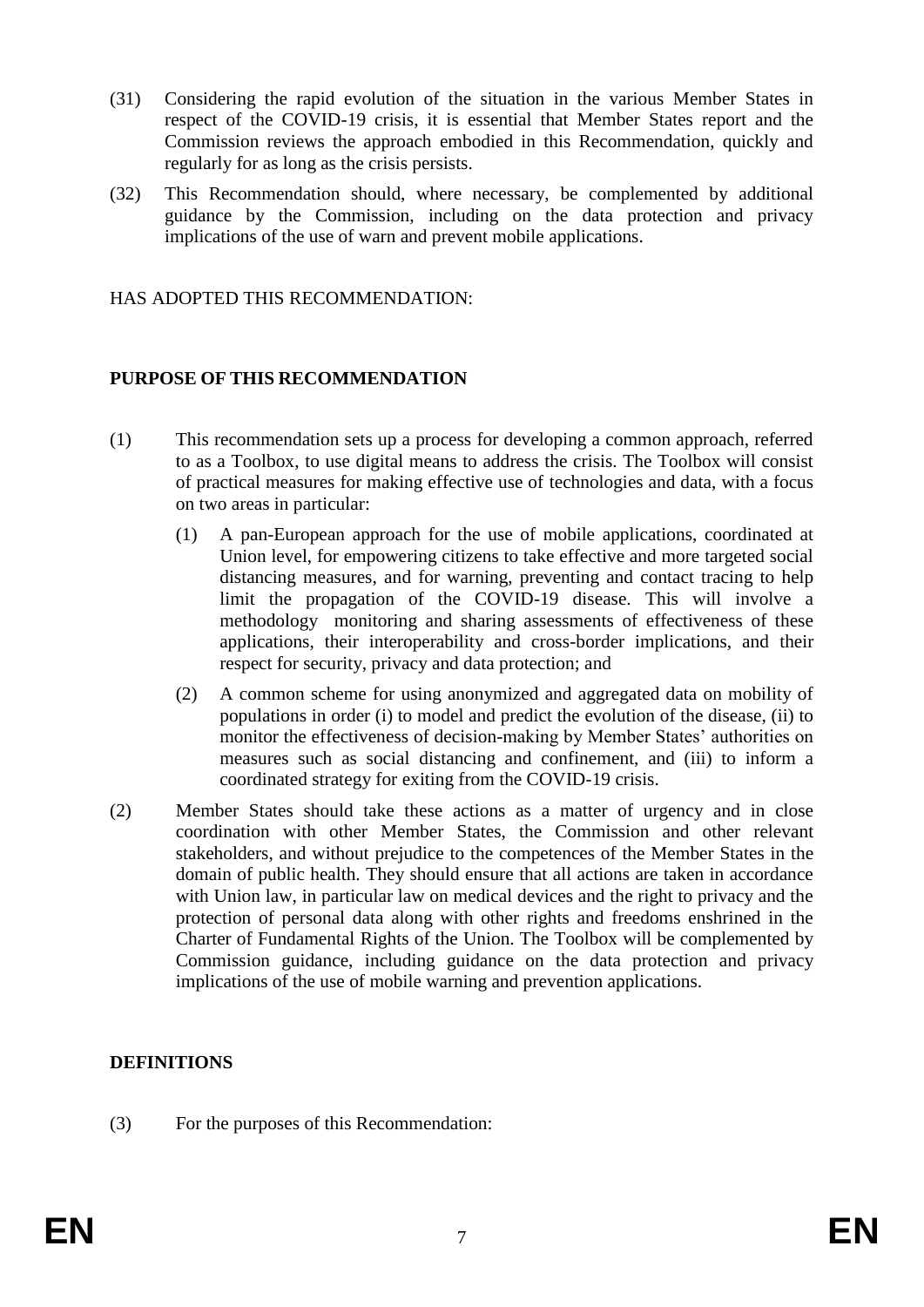- (a) 'Mobile applications' means software application running on smart devices, in particular smartphones, designed usually for wide-ranging and targeted interaction with web resources, which process proximity data and other contextual information collected by many sensors found in any smart device and which are able to exchange information via many network interfaces with other connected devices;
- (b) 'eHealth Network' means the network established by Article 14 of Directive 2011/24/EU of the European Parliament and of the Council of 9 March 2011 on the application of patients' rights in cross-border healthcare and whose tasks have been clarified by the Commission Implementing Decision 2019/1765 of 22 October 2019 providing the rules for the establishment, the management and the functioning of the network of national authorities responsible for eHealth, repealing the Commission Implementing Decision 2011/890/EU.
- (c) 'Health Security Committee' means the body composed of representatives of the Member States, established under the article 17 of the Decision No 1082/2013/EU of the European Parliament and of the Council of 22 October 2013 on serious crossborder threats to health.
- (d) 'Epidemiological Surveillance Network' means the network for the epidemiological surveillance of communicable diseases and of related special health issues operated and coordinated by the ECDC and bringing into permanent communication the Commission, the ECDC, and the competent authorities responsible at national level for epidemiological surveillance, set up under the article 6 of the Decision No 1082/2013/EU of the European Parliament and of the Council of 22 October 2013 on serious cross-border threats to health.

# **PROCESS FOR DEVELOPING A TOOLBOX FOR USE OF TECHNOLOGY AND DATA**

- (4) This process should facilitate the urgent development and adoption by Member States and the Commission of a toolbox of practical measures including a European approach for COVID-19 mobile applications and for the use of mobility data for modelling and predicting the evolution of the virus.
- (5) For the development of the toolbox, Member States, represented in the eHealth Network, should meet, together with representatives of the Commission and the European Centre for Disease Control, immediately and frequently thereafter. They should share views on how best to use data from various sources to tackle the COVID-19 crisis whilst achieving a high level of trust and security in a manner compatible with Union law, in particular on the protection of personal data and privacy, as well as to share best practices and facilitate common approaches in that respect.
- (6) The eHealth Network should meet immediately to operationalize this Recommendation.
- (7) The Member States, represented in the eHealth Network, should, as appropriate, inform and seek input from the Health Security Committee, the Body of European Regulators for Electronic Communications, the NIS Cooperation Group and relevant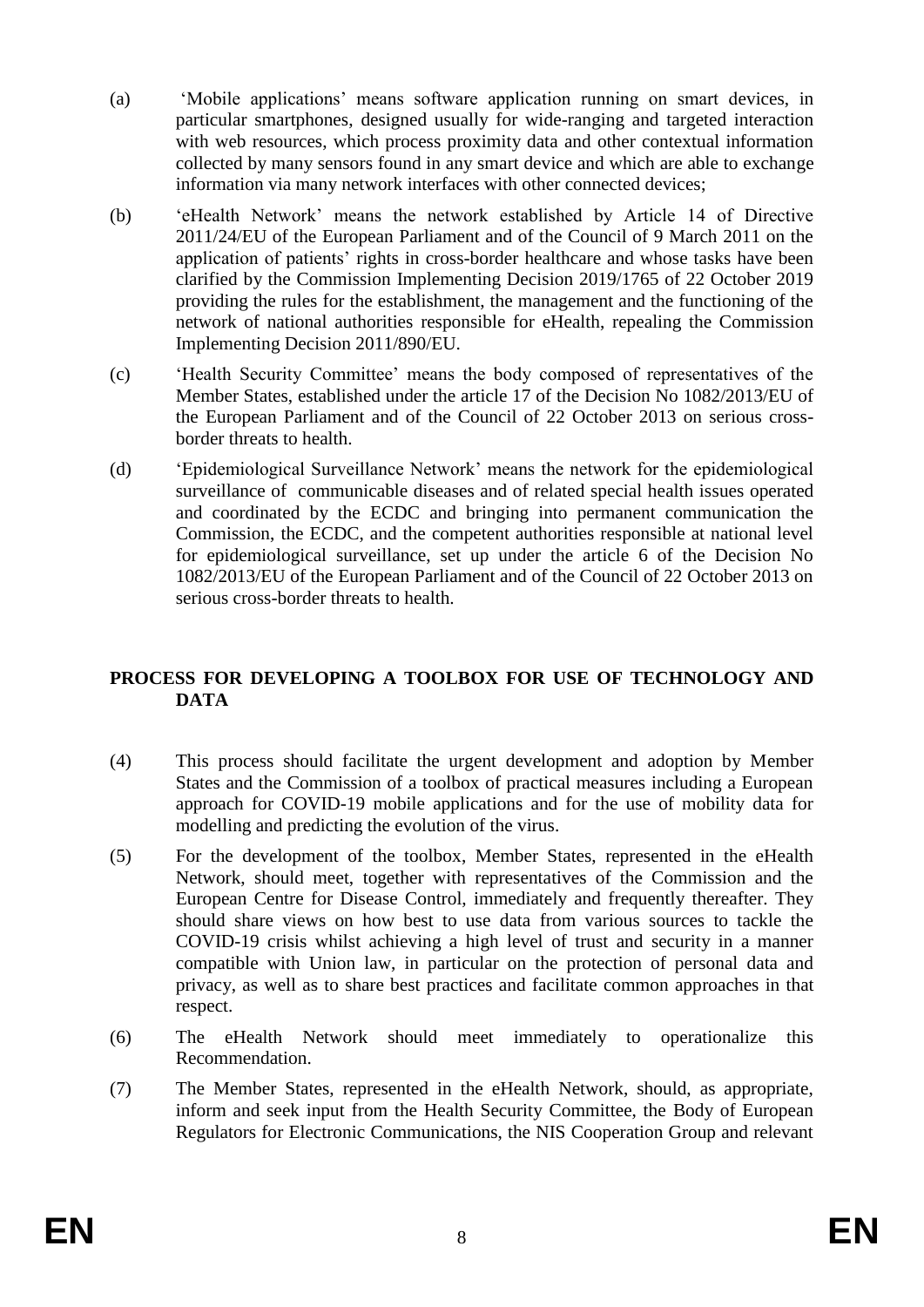Commission agencies, including ENISA, Europol, and Council working groups, when giving effect to this Recommendation.

- (8) The European Data Protection Board and the European Data Protection Supervisor should also be closely involved to ensure the Toolbox integrates data protection and privacy-by-design principles.
- (9) Member States authorities and the Commission should ensure regular, clear and comprehensive communication to the public on the actions taken pursuant to this Recommendation and provide opportunities for the public to interact and participate in discussions.
- (10) Paramount throughout the process should be respect for all fundamental rights, notably privacy as well as data protection, the prevention of surveillance and stigmatization. On these specific issues, the Toolbox should therefore:
	- (1) strictly limit the processing of personal data for the purposes of combating the COVID-19 crisis and ensure that the personal data are not used for any other purposes such as law enforcement or commercial purposes;
	- (2) ensure regular review of the continued need for the processing of personal data for the purposes of combating the COVID-19 crisis and set appropriate sunset clauses, so as to ensure that the processing does not extend beyond what is strictly necessary for those purposes;
	- (3) take measures to ensure that, once the processing is no longer strictly necessary, the processing is effectively terminated and the personal data concerned are irreversibly destroyed, unless, on the advice of ethics boards and data protection authorities, their scientific value in serving the public interest outweighs the impact on the rights concerned, subject to appropriate safeguards.
- (11) The Toolbox should be developed progressively in the light of discussions with all interested parties and monitoring of the situation, best practice, issues and solution concerning the sources and types of data necessary and available for public health authorities and public health research institutions for combating the COVID-19 pandemic.
- (12) The Toolbox should be shared with the European Union's international partners to exchange best practices and help address the virus spread worldwide.

## **A PAN-EUROPEAN APPROACH FOR COVID-19 MOBILE APPLICATIONS**

- (13) The first priority for the Toolbox should be a pan-European approach for COVID-19 mobile applications, to be developed together by Member States and the Commission, by 15 April 2020. The European Data Protection Board and the European Data Protection supervisor will be associated to the process. This approach should consist of:
	- (1) specifications to ensure the effectiveness of mobile information, warning and tracing applications for combating COVID-19 from the medical and technical point of view;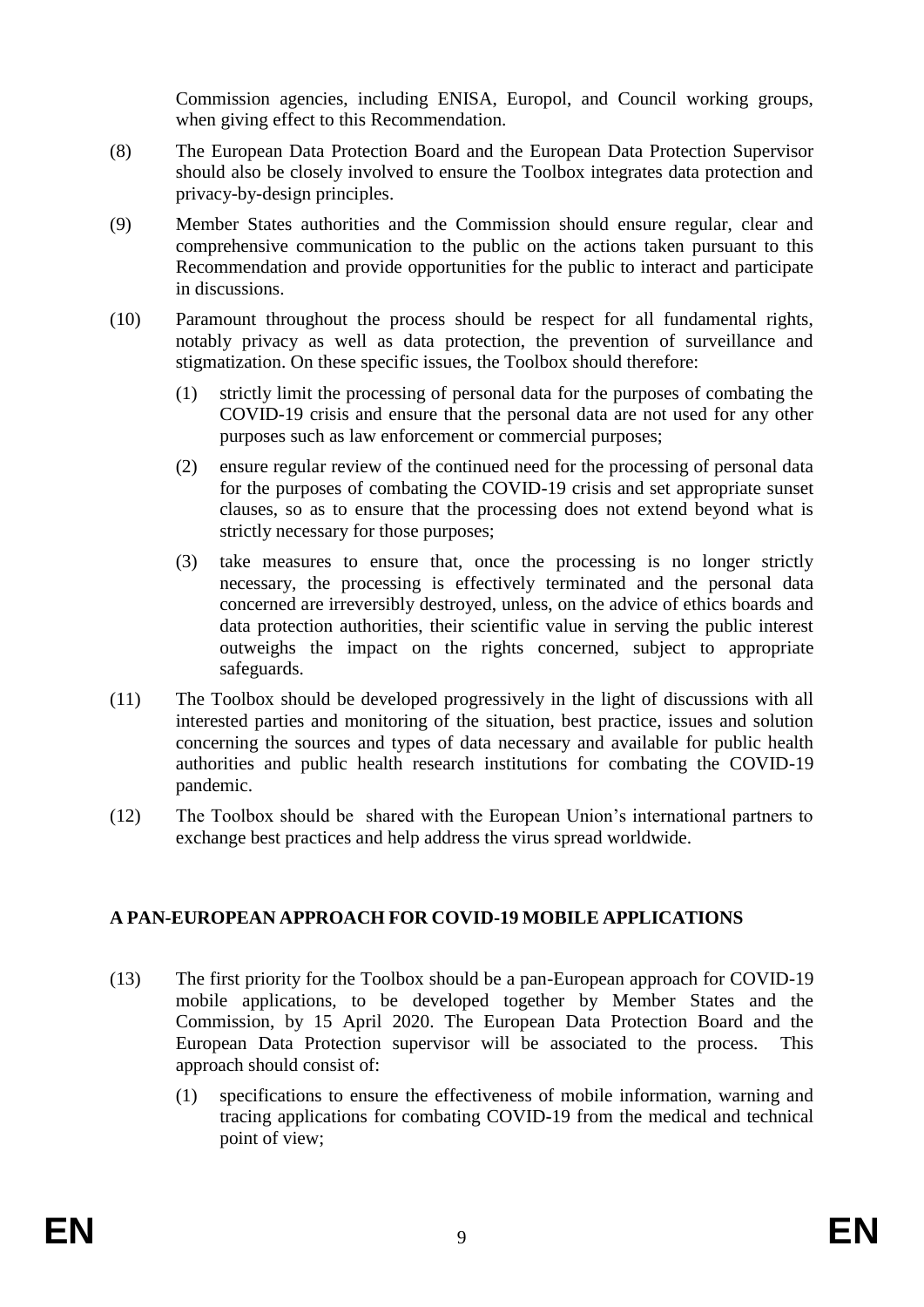- (2) measures to prevent proliferation of applications that are not compatible with Union law, to support requirements for accessibility for persons with disabilities, and for interoperability and promotion of common solutions, not excluding a potential pan-European application;
- (3) governance mechanisms to be applied by public health authorities and cooperation with the ECDC;
- (4) the identification of good practices and mechanisms for exchange of information on the functioning of the applications; and
- (5) sharing data with relevant epidemiological public bodies and public health research institutions, including aggregated data to ECDC.
- (14) Member State authorities, represented in the eHealth Network, should establish a process of exchanging information and ensuring interoperability of applications when cross-border scenarios are foreseen.

#### **PRIVACY AND DATA PROTECTION ASPECTS OF USE OF THE MOBILE APPLICATIONS**

- (15) The development of the Toolbox should be guided by privacy and data protection principles.
- (16) With particular regard the use of COVID-19 mobile warning and prevention applications, the following principles should be observed:
	- (1) safeguards ensuring respect for fundamental rights and prevention of stigmatization, in particular applicable rules governing protection of personal data and confidentiality of communications;
	- (2) preference for the least intrusive yet effective measures, including the use of proximity data and the avoidance of processing data on location or movements of individuals, and the use of anonymised and aggregated data where possible;
	- (3) technical requirements concerning appropriate technologies (e.g. Bluetooth Low Energy) to establish device proximity, encryption, data security, storage of data on the mobile device, possible access by health authorities and data storage;
	- (4) effective cybersecurity requirements to protect the availability, authenticity integrity, and confidentiality of data;
	- (5) the expiration of measures taken and the deletion of personal data obtained through these measures when the pandemic is declared to be under control, at the latest;
	- (6) uploading of proximity data in case of a confirmed infection and appropriate methods of warning persons who have been in close contact with the infected person, who shall remain anonymous; and
	- (7) transparency requirements on the privacy settings to ensure trust into the applications.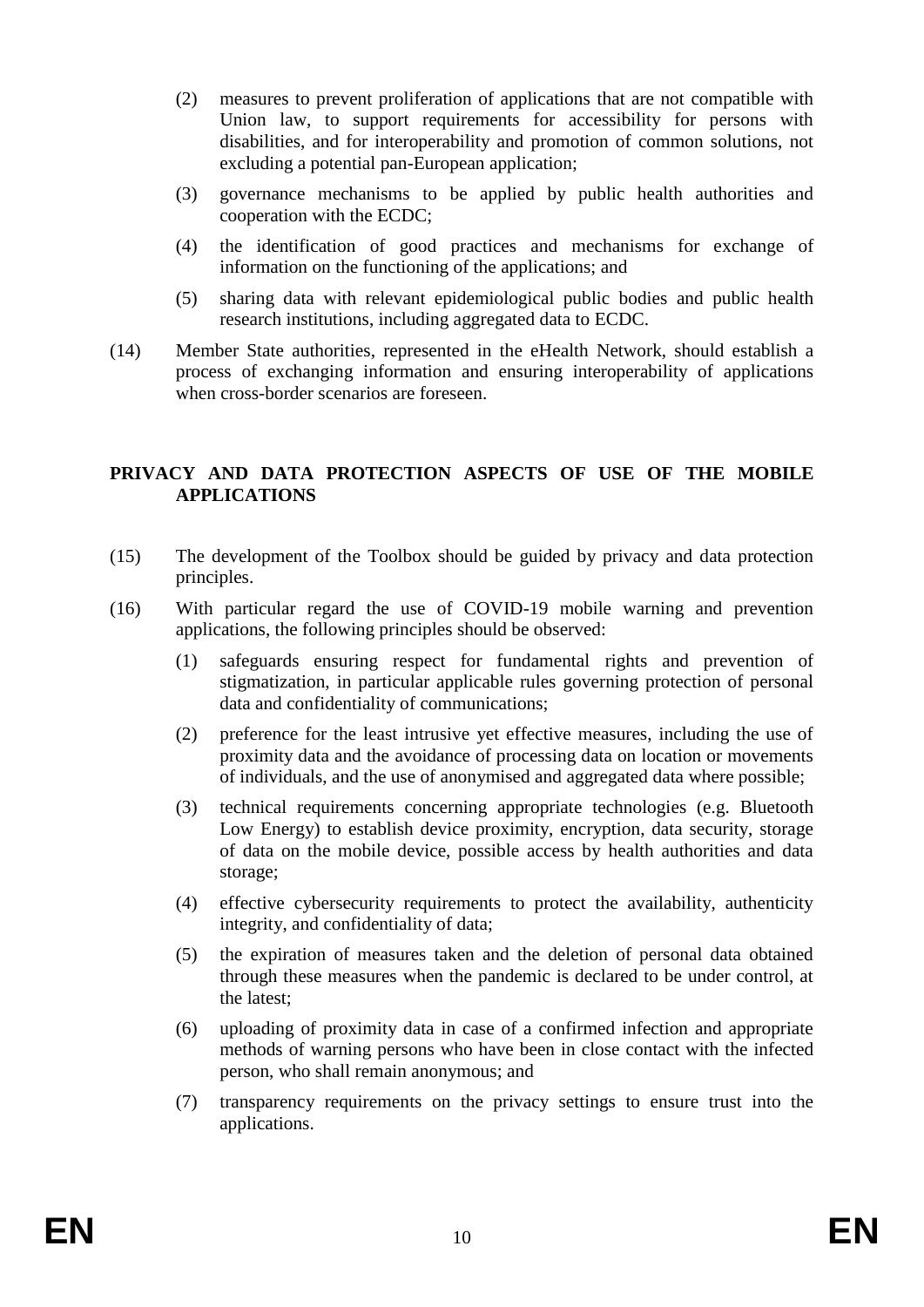(17) The Commission will publish guidance further specifying privacy and data protection principles in the light of practical considerations arising from the development and implementation of the Toolbox.

## **USE OF MOBILITY DATA TO INFORM MEASURES AND EXIT STRATEGY**

- (18) The second priority for the Toolbox should be a common approach for the use of anonymised and aggregated mobility data necessary for:
- (1) modelling to map and predict the diffusion of the disease and the impact on needs in the health systems in Member States, such as, but not limited, to Intensive Care Units in Hospitals and Personal Protective Equipment; and
- (2) optimising the effectiveness of measures to contain the diffusion of the COVID-19 virus and to address its effects, including confinement (and de-confinement), and to obtain and use those data.
- (19) In developing this approach, Member States (represented in the eHealth Network, which will coordinate with the Health Security Committee, the Epidemiological Network the ECDC and, if necessary, ENISA), should exchange best practices on the use of mobility data, share and compare modelling and predictions of the diffusion of the virus, and monitor the impact of measures to limit its diffusion.
- (20) This deliverable should include:
- (1) the appropriate use of anonymous and aggregated mobility data for modelling to understand how the virus will spread and modelling of the economic effects of the crisis;
- (2) advice to public authorities on asking providers of the data for the methodology that they have applied for anonymising the data and to carry out a plausibility test of the methodology applied;
- (3) safeguards to be put in place to prevent de-anonymisation and avoid reidentifications of individuals, including guarantees of adequate levels of data and IT security, and assessment of re-identification risks when correlating the anonymised data with other data;
- (4) immediate and irreversible deletion of all accidentally processed data capable of identifying individuals and notifying the providers of the data as well as competent authorities of the accidental processing and deletion;
- (5) deletion of the data in principle after a period of 90 days, or in any event no later than when the pandemic is declared under control; and
- (6) restricting processing of the data exclusively for the purposes stated above and exclude sharing of the data with any third party.

## **REPORTING AND REVIEW**